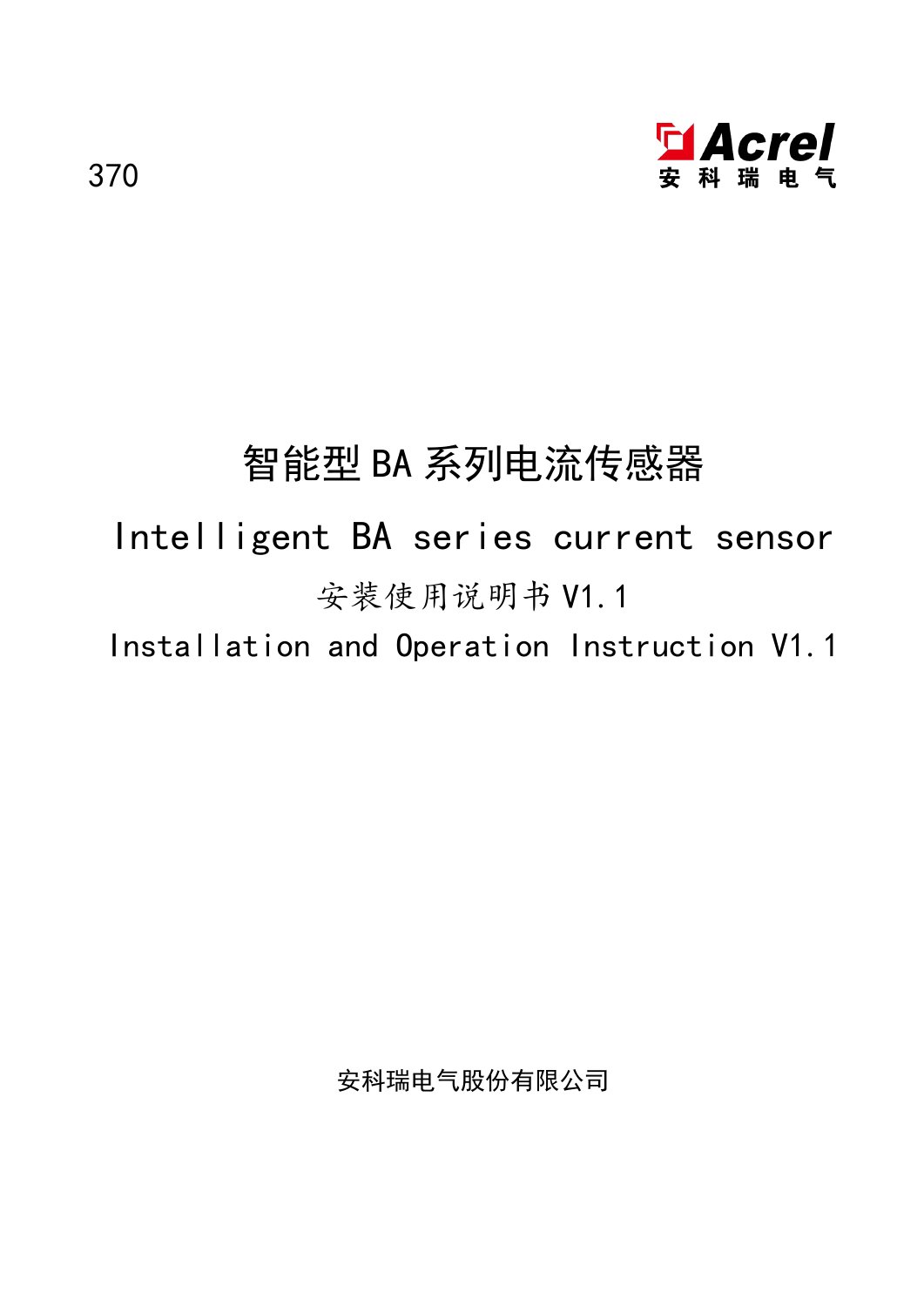# まんじょう しょうしゃ しゅうしゃ けいしん しゅうしょく しゅうしょく はんしゃ はんしゃ はんしゃ はんしゃ はんしゃ

版权所有,未经本公司之书面许可,此手册中任何段落,章节内容均不得被 摘抄、拷贝或以任何形式复制、传播,否则一切后果由违者自负。

本公司保留一切法律权利。

本公司保留对手册所描述之产品规格进行修改的权利,恕不另行通知。订货前, 请垂询当地代理商以获悉本产品的新规格。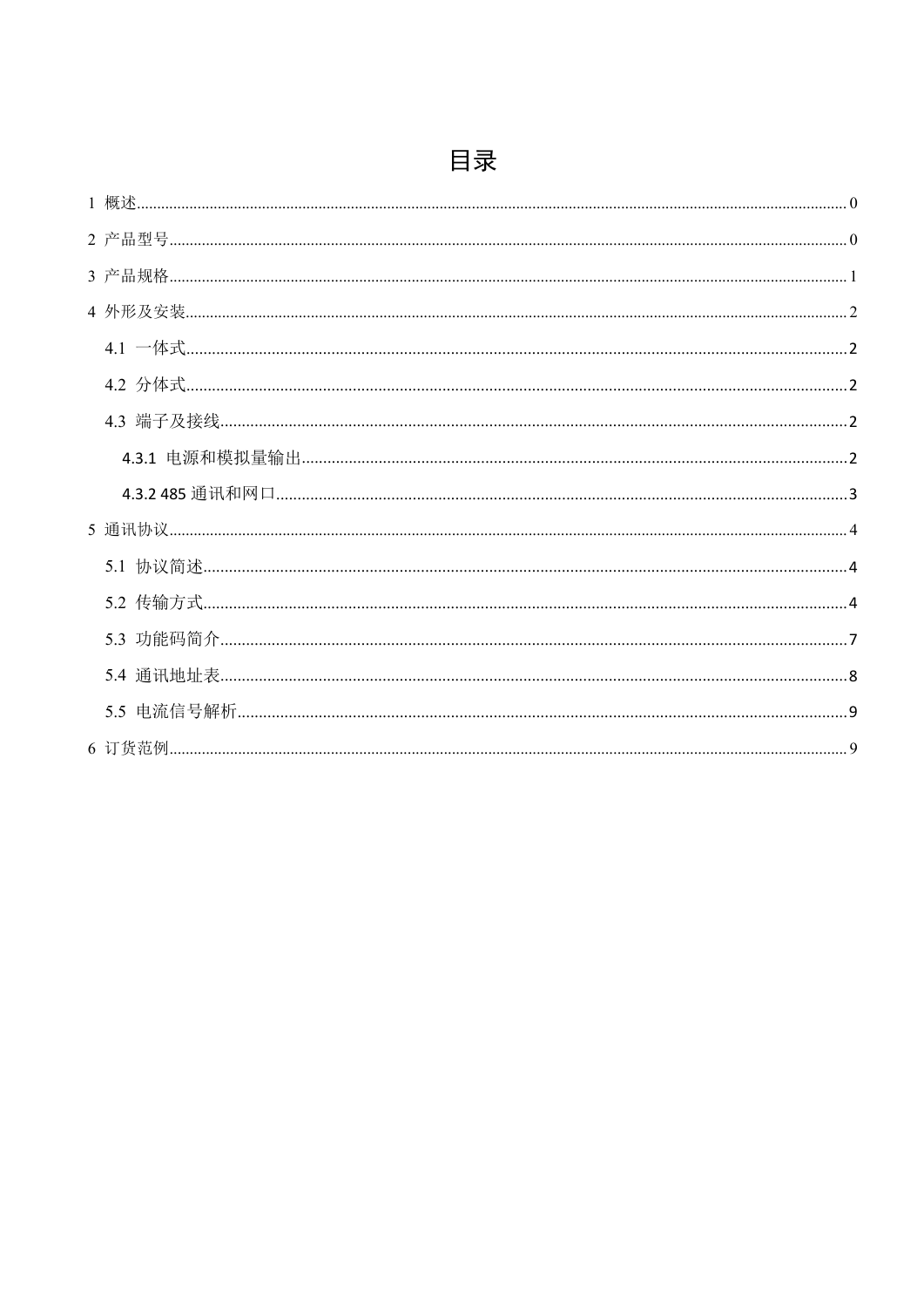#### <span id="page-3-0"></span>1 概述

智能型 BA 系列电流传感器应用电磁感应原理,对电网中的交流电流进行实时测量,采用恒流和线性补偿技 术,将其隔离变换为标准的直流信号输出,或通过 RS485 接口(Modbus-RTU 协议)将测量数据进行传输。DC24V 或 12V 安全电压供电,可广泛用于工业自动化领域。BA50L(Ⅱ)-AI 为交流剩余电流互感器,主要检测用电系统 的漏电流,能随时掌握电气线路和设备的情况,防止因漏电而发生的火灾等事故。

外形分为一体式和分体式,如图 1 和图 2 所示。

#### 1 Overview

The intelligent BA series current sensor uses the principle of electromagnetic induction to measure the AC current in the power grid in real time and uses constant current and linear compensation technology to isolate and transform it into a standard DC signal output, or through the RS485 interface (Modbus-RTU protocol) to transmit the measurement data. DC24V or 12V safety voltage power supply, can be widely used in the field of industrial automation. BA50L(Ⅱ)-AI is an AC residual current transformer, which mainly detects the leakage current of the electrical system, can grasp the status of electrical circuits and equipment at any time, and prevent fires and other accidents caused by leakage.<br>The shape has one-piece and split-type, as shown in Figure 1 and Figure 2.

<span id="page-3-1"></span>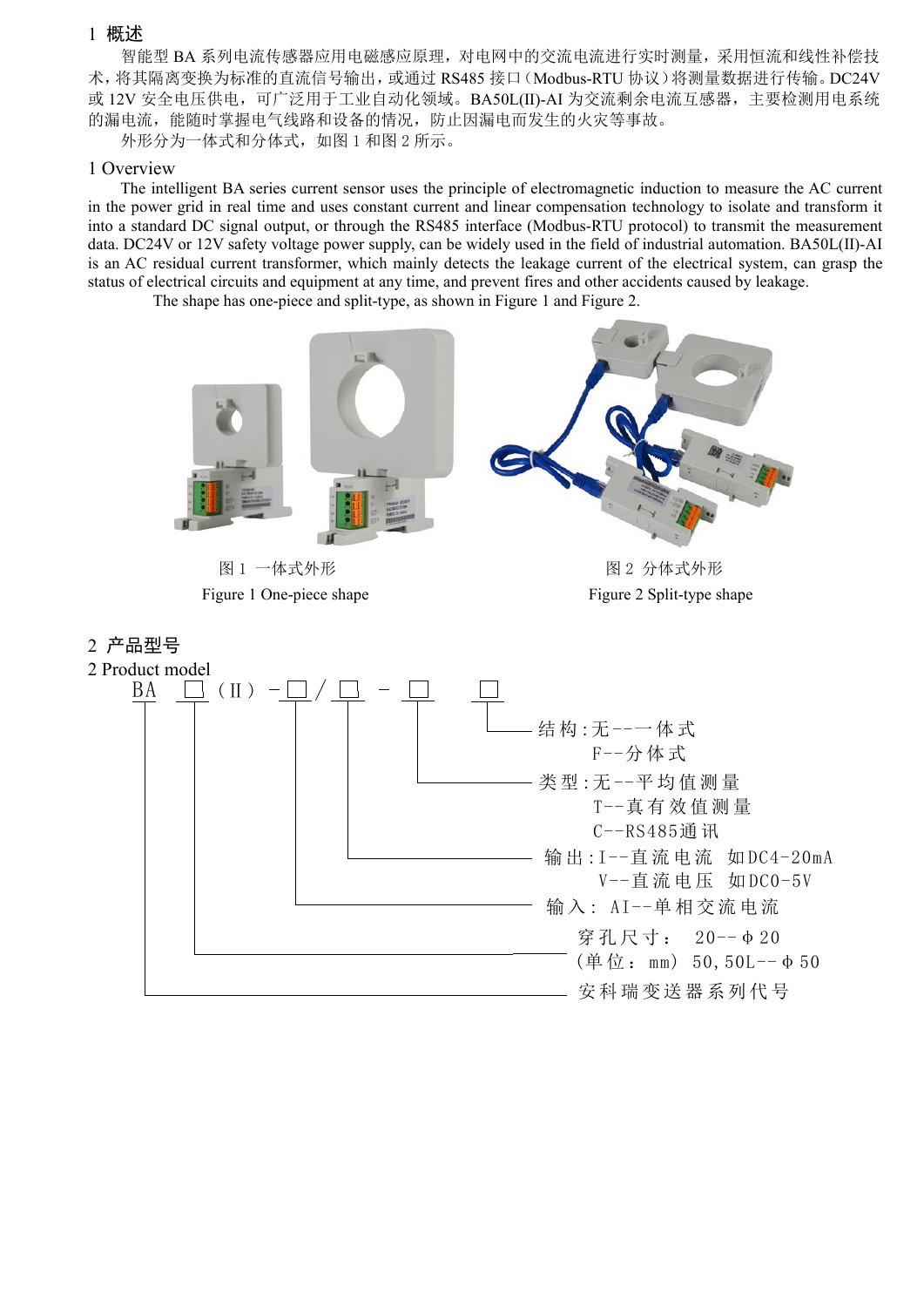

# <span id="page-4-0"></span>3 产品规格

3 Product specifications

|       | 技术参数                  |                   | 指标                                                             |  |  |  |
|-------|-----------------------|-------------------|----------------------------------------------------------------|--|--|--|
|       | Technical parameter   |                   | Index                                                          |  |  |  |
|       | 精度等级                  |                   | 0.5 级                                                          |  |  |  |
|       | Accuracy class        |                   | Class $0.5$                                                    |  |  |  |
|       |                       | $BA20(II)$ -AI    | 电流 AC 0.5A、50A、200A 等 AC 0~ (0.5~200) A                        |  |  |  |
|       |                       |                   | Current AC 0.5A, 50A, 200A, etc. AC $0 \sim (0.5 \sim 200)$ A  |  |  |  |
|       | 标称值                   | $BA50(II)$ -AI    | 电流 AC 60A、300A 、600A 等 AC 0~ (60~600) A                        |  |  |  |
|       | Nominal<br>value      |                   | Current AC 60A, 300A, 600A, etc. AC $0 \sim (60 \sim 600)$ A   |  |  |  |
|       |                       |                   | 电流 AC 0.1A、1A 等 AC 0 ~ $(0.1 \sim 1)$ A                        |  |  |  |
| 输入    |                       | BA50L(II)-AI      | Current AC 0.1A, 1A, etc. AC $0 \sim (0.1 \sim 1)$ A           |  |  |  |
| Input |                       | 过载                | 持续1.2 倍, 瞬时电流10 倍/1S                                           |  |  |  |
|       |                       | Overload          | Continuous 1.2 times, instantaneous current 10 times/1S        |  |  |  |
|       |                       | 吸收功率              | $\leq$ lVA                                                     |  |  |  |
|       |                       | Absorbed power    |                                                                |  |  |  |
|       |                       | 频响                | 25Hz~800Hz, 特别适合工频场合                                           |  |  |  |
|       | Frequency response    |                   | 25Hz~800Hz, especially suitable for industrial frequency       |  |  |  |
|       |                       |                   | occasions                                                      |  |  |  |
|       | 标称值                   |                   | DC4~20mA, 或 0~20mA, 0~5V, 0~10V <sup>①</sup> 等                 |  |  |  |
|       | Nominal value         |                   | DC4~20mA, or 0~20mA, 0~5V, 0~10V <sup>0</sup> etc.             |  |  |  |
|       |                       |                   | DC12V 供电时, 电流输出时 <250Ω                                         |  |  |  |
| 输出    |                       |                   | DC24V 供电时, 电流输出时 <500Ω,                                        |  |  |  |
| Outpu |                       | 负载电阻              | 电压输出时≥1KΩ                                                      |  |  |  |
| t     |                       | Load Resistance   | When DC12V power supply, current output is $\leq$ 250 $\Omega$ |  |  |  |
|       |                       |                   | When DC24V power supply, current output is $\leq 500\Omega$ ,  |  |  |  |
|       |                       |                   | When voltage output is $\geq$ 1K $\Omega$                      |  |  |  |
|       |                       | 通讯                | RS485 接口/Modbus-RTU <sup>2</sup>                               |  |  |  |
|       |                       | Communication     | RS485 interface/Modbus-RTU <sup>2</sup>                        |  |  |  |
|       | 响应时间                  |                   | $\leq 400$ ms                                                  |  |  |  |
|       | Response time         |                   |                                                                |  |  |  |
| 电源    |                       | 电压                | DC 12V 或 24V                                                   |  |  |  |
| Power |                       | Voltage           | DC 12V or 24V                                                  |  |  |  |
| suppl |                       | 功耗                | $\leq$ 1W                                                      |  |  |  |
| y     |                       | Power consumption |                                                                |  |  |  |
|       | 绝缘电阻                  |                   | $>100M\Omega$                                                  |  |  |  |
|       | Insulation resistance |                   |                                                                |  |  |  |
|       | 耐压强度                  |                   | 输入/输出、电源之间 2.0KV/1min,50Hz                                     |  |  |  |
|       | Compressive strength  |                   | Between input/output and power supply 2.0KV/1min,              |  |  |  |
|       |                       |                   | 50Hz                                                           |  |  |  |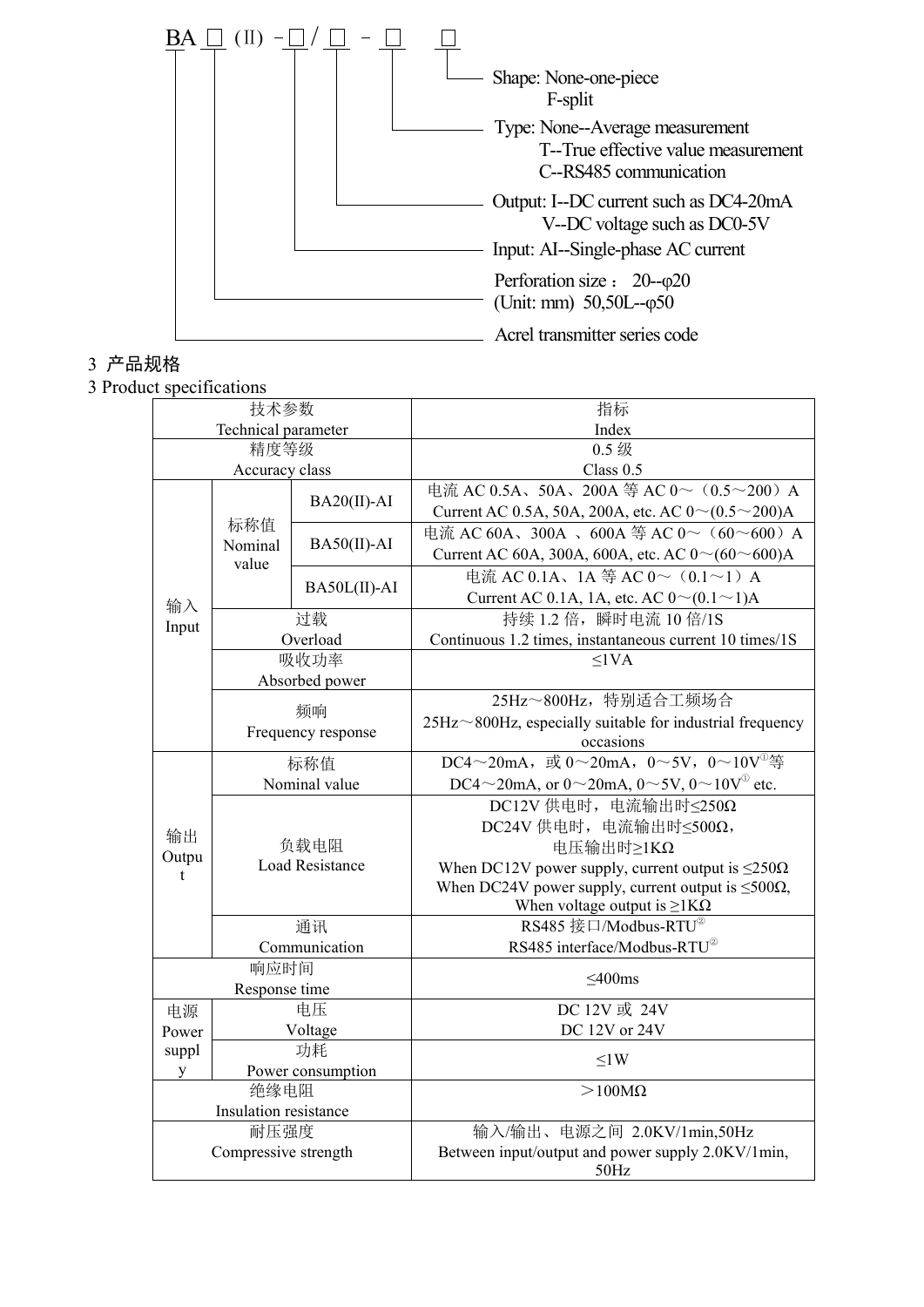|       | 温度系数                                                                                                                                                                                                                                                                                                                                                                                                                                  | -10°C $\sim$ +55°C时, $\leq$ 400ppm/°C                                                         |  |  |  |  |  |
|-------|---------------------------------------------------------------------------------------------------------------------------------------------------------------------------------------------------------------------------------------------------------------------------------------------------------------------------------------------------------------------------------------------------------------------------------------|-----------------------------------------------------------------------------------------------|--|--|--|--|--|
|       | Temperature Coefficient                                                                                                                                                                                                                                                                                                                                                                                                               | $-10^{\circ}$ C ~ $+55^{\circ}$ C, $\leq 400$ ppm/ $^{\circ}$ C                               |  |  |  |  |  |
|       | 温度                                                                                                                                                                                                                                                                                                                                                                                                                                    | 工作: -10℃~+55℃ 储存: -25℃~+70℃                                                                   |  |  |  |  |  |
| 环境    | Temperature                                                                                                                                                                                                                                                                                                                                                                                                                           | Work: -10 <sup>°</sup> C ~ +55 <sup>°</sup> C Storage: -25 <sup>°C</sup> ~ +70 <sup>°</sup> C |  |  |  |  |  |
| Envir | 湿度                                                                                                                                                                                                                                                                                                                                                                                                                                    | ≤93%RH, 不结露, 无腐蚀性气体场所                                                                         |  |  |  |  |  |
| onme  | Humidity                                                                                                                                                                                                                                                                                                                                                                                                                              | $\leq$ 93%RH, no condensation, no corrosive gas place                                         |  |  |  |  |  |
| nt    | 海拔                                                                                                                                                                                                                                                                                                                                                                                                                                    | $\leq$ 2000m                                                                                  |  |  |  |  |  |
|       | Altitude                                                                                                                                                                                                                                                                                                                                                                                                                              |                                                                                               |  |  |  |  |  |
|       | 安装方式                                                                                                                                                                                                                                                                                                                                                                                                                                  | TS35 导轨, 或用螺钉固定柜体上                                                                            |  |  |  |  |  |
|       | Installation method                                                                                                                                                                                                                                                                                                                                                                                                                   | TS35 rail, or use screws to fix the cabinet                                                   |  |  |  |  |  |
|       | $\bigcap_{\alpha}$ $\alpha$ $\rightarrow$ $\alpha$ $\rightarrow$ $\alpha$ $\uparrow$ $\uparrow$ $\uparrow$ $\uparrow$ $\uparrow$ $\uparrow$ $\uparrow$ $\uparrow$ $\rightarrow$ $\lceil$ $\alpha$ $\downarrow$ $\downarrow$ $\uparrow$ $\uparrow$ $\uparrow$ $\uparrow$ $\uparrow$ $\uparrow$ $\uparrow$ $\uparrow$ $\uparrow$ $\uparrow$ $\uparrow$ $\uparrow$ $\uparrow$ $\uparrow$ $\uparrow$ $\uparrow$ $\uparrow$ $\uparrow$ $\$ |                                                                                               |  |  |  |  |  |

注:①0~10V 输出仅适用于 DC24V 供电; ②通讯功能为可选功能。

Note:  $①0~10V$  output is only suitable for DC24V power supply; ②The communication function is optional.

### <span id="page-5-0"></span>4 外形及安装

4 Shape and installation<br>4.1  $-\nleftrightarrow \nexists$ 

<span id="page-5-1"></span>

4.1 One-piece shape (Unit: mm)





<span id="page-5-2"></span>4.2 分体式

4.2 Split-type shape



<span id="page-5-3"></span>4.3 端子及接线

4.3 Terminals and wiring

<span id="page-5-4"></span>4.3.1 电源和模拟量输出

4.1 一体式 (单位:mm)



 $BA20(II)-A1/I(V)$   $BA50(II)-A1/I(V)$ ,  $BA50L(II)-A1/I(V)$ 



BA20(II)-AI/I(V)-F BA50(II)-AI/F、BA50L(II)-AI/I(V)-F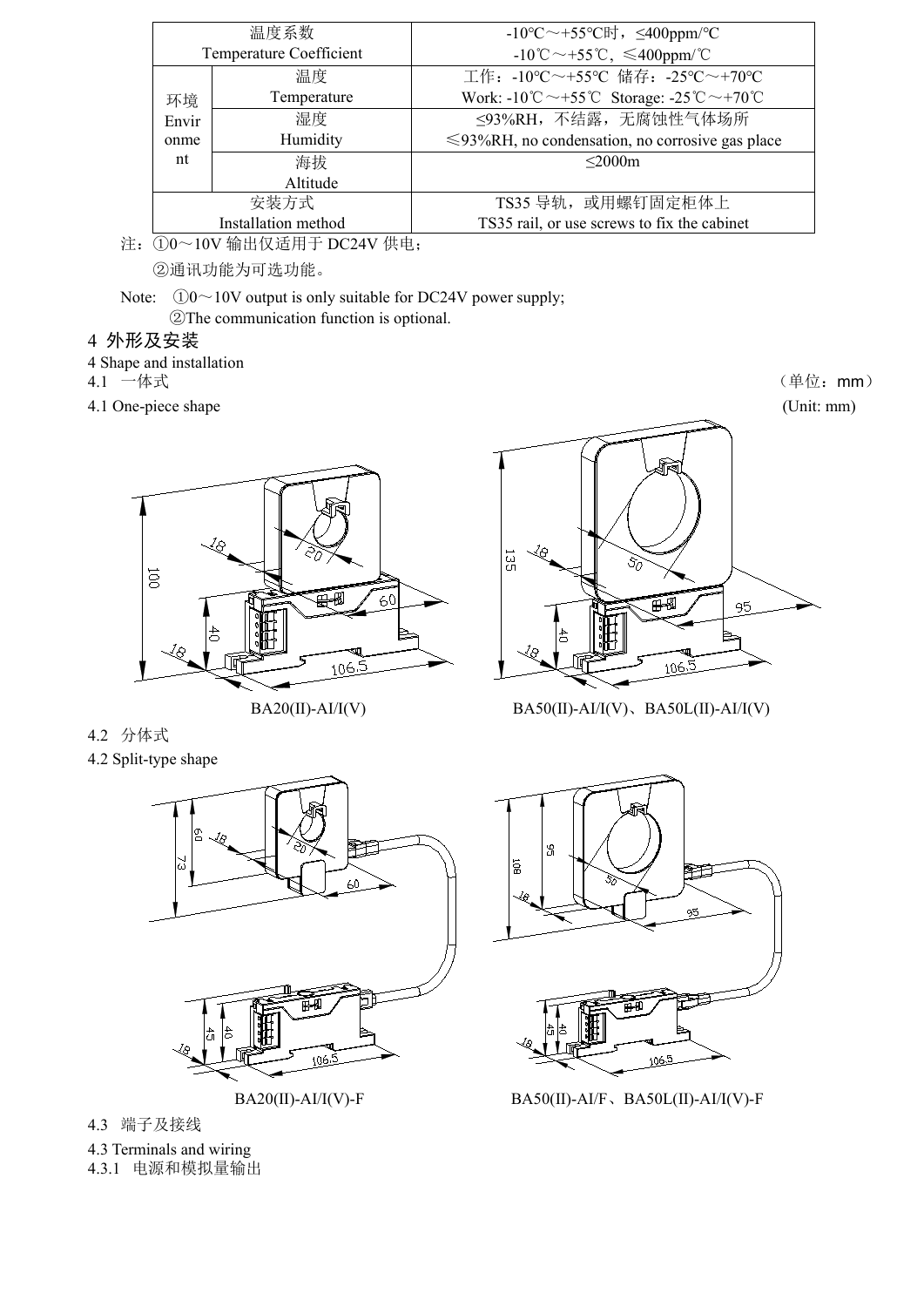

- 1 —— + 电源正极(注意电源正极与负极不可接反)
- 2 —— 电源负极
- 3 —— OUT- 模拟量输出负
- 4 —— OUT+ 模拟量输出正

1 —— + The positive pole of the power supply (note that the positive pole and the negative pole of the power supply cannot be reversed)

- 2 —— Negative power supply
- 3 —— OUT- Analog output negative
- 4 —— OUT+ analog output positive

<span id="page-6-0"></span>4.3.2 485 通讯和网口

4.3.2 485 communication and network port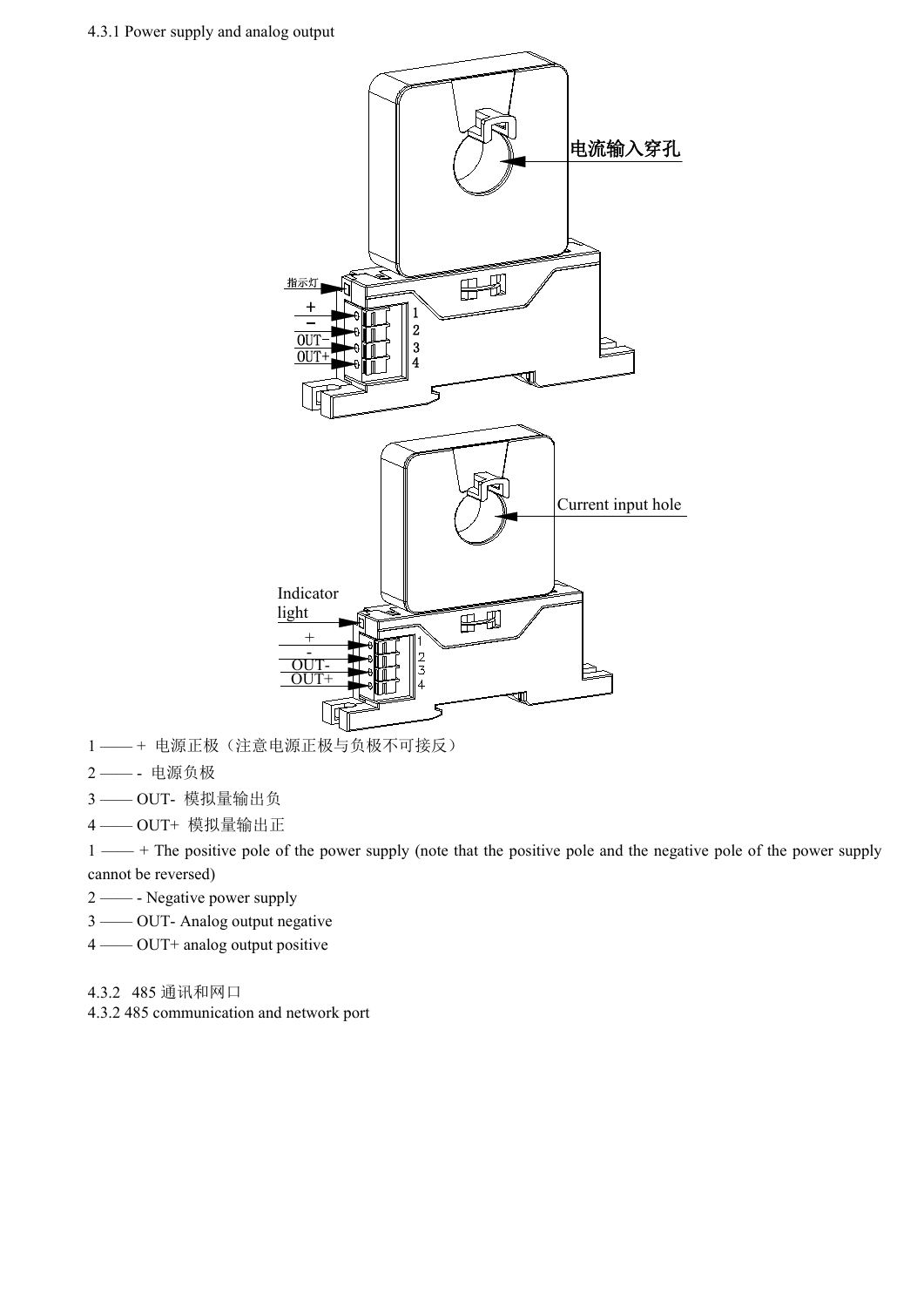

### 分体式安装时,网口具体定义如下表:

In split installation, the specific definition of the network port is as follows:

|                                      | - |          |                          |         |    |         |
|--------------------------------------|---|----------|--------------------------|---------|----|---------|
|                                      |   | 预留       |                          | 互感器信号输入 | 预留 | 互感器信号输入 |
| Fransformer signal input<br>Reserved |   | Reserved | Transformer signal input |         |    |         |

#### <span id="page-7-0"></span>5 通讯协议

#### 5 Communication protocol

本协议规定了智能型 BA 系列电流传感器与数据终端设备进行数据交换的物理连接和通讯协议,其协议方式 类同 Modbus\_RTU 通信规约。

This protocol specifies the physical connection and communication protocol for data exchange between the intelligent BA series current sensor and the data terminal equipment, and the protocol is similar to the Modbus\_RTU communication protocol.

#### <span id="page-7-1"></span>5.1 协议简述

5.1 Brief description of the protocol

智能型 BA 系列电流传感器所使用的通讯协议详细定义了地址码、功能码、校验码的数据序列定义,这些都 是特定数据交换的必要内容。该协议在一根通讯线上使用主从应答式连接(半双工),这意味着在一根单独的通 讯线上信号沿着相反的两个方向传输。首先,主计算机的信号寻址到一台唯一的终端设备(从机),然后,终端 设备发出的应答信号以相反的方向传输给主机。

The communication protocol used by the intelligent BA series current sensor defines the data sequence definition of address code, function code, and check code in detail, which are all necessary content for specific data exchange. This protocol uses a master-slave response connection (half-duplex) on a communication line, which means that the signal is transmitted in two opposite directions on a single communication line. First, the signal from the host computer is addressed to a unique terminal device (slave), and then the response signal from the terminal device istransmitted to the host in the opposite direction.

本协议只允许在主机(PC, PLC 等)和终端设备之间通讯,而不允许独立的终端设备之间的数据交换,这 样各终端设备不会在它们初始化时占据通讯线路,而仅限于响应到达本机的查询信号。

This protocol only allows communication between the host (PC, PLC, etc.) and terminal equipment, and does not allow data exchange between independent terminal equipment, so that each terminal equipment will not occupy the communication line when they are initialized, but only in response Inquiry signal to the machine.

<span id="page-7-2"></span>5.2 传输方式

5.2 Transmission method

信息传输为异步方式,并以字节为单位,在主机和从机之间传递的通讯信息是 11 位字格式,包含 1 个起始 位、8个数据位(最小的有效位先发送)、奇偶效验位(无校验)、2个停止位。

The information transmission is asynchronous, and the unit is byte. The communication information transmitted between the master and the slave is an 11-bit word format, including 1 start bit, 8 data bits (the smallest valid bit is sent first), Parity check bit (no parity), 2 stop bits.

5.2.1 数据帧格式

5.2.1 Data frame format

| $2.14 - 22.7$<br>数据区<br>地址码<br><b>CRC</b><br>功能码<br>效验码 |
|---------------------------------------------------------|
|---------------------------------------------------------|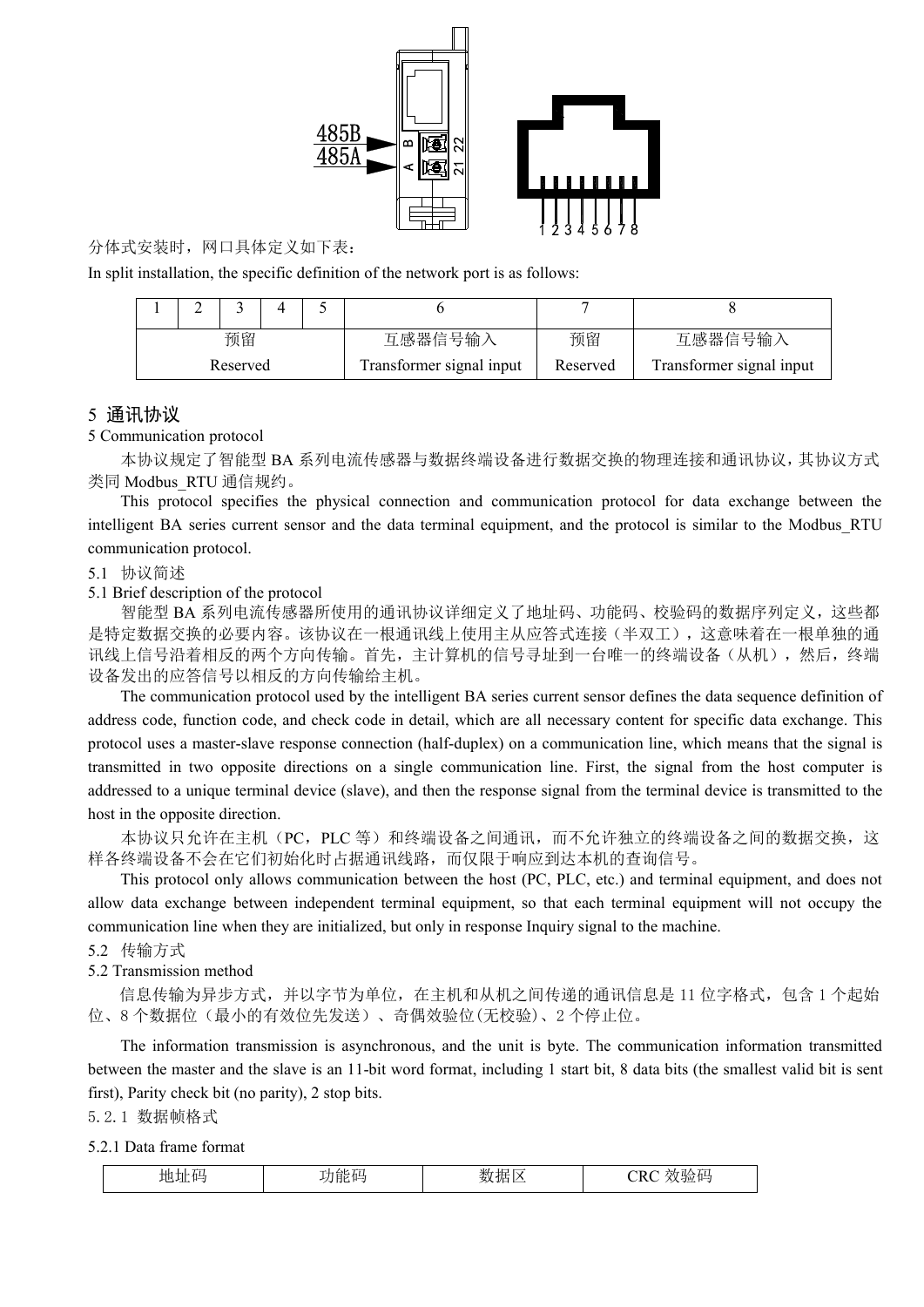| Address code | Function code | Data area | verification code<br>CRC |
|--------------|---------------|-----------|--------------------------|
| 字节           | 字节            | 亭世<br>$-$ | 享节<br>- 14               |
| byte         | byte          | n byte    | 2 byte                   |

5.2.2 地址域

#### 5.2.2 Address field

地址域在帧的开始部分,由一个字节(8位二进制码)组成,十进制为 0~255, 在我们的系统中只使用 1~ 247,其它地址保留。这些位标明了用户指定的终端设备的地址,该设备将接收来自与之相连的主机数据。每个终 端设备的地址必须是唯一的,仅仅被寻址到的终端会响应包含了该地址的查询。当终端发送回一个响应,响应中 的从机地址数据便告诉了主机哪台终端正与之进行通信。

The address field is at the beginning of the frame and is composed of one byte (8-bit binary code). The decimal system is  $0 \sim 255$ . In our system, only  $1 \sim 247$  are used. Other addresses are reserved. These bits indicate the address of the terminal device designated by the user, which will receive data from the host connected to it. The address of each terminal device must be unique, and only the addressed terminal will respond to the query containing the address. When the terminal sends back a response, the slave address data in the response tells the host which terminal is communicating with it.

#### 5.2.3 功能域

#### 5.2.3 Functional field

功能域代码告诉了被寻址到的终端执行何种功能。下表列出了该系列装置用到的功能码,以及它们的意义和 功能。

The function field code tells which function the addressed terminal performs. The following table lists the function codes used in this series of devices, as well as their meanings and functions.

| 代码   | 意义                 | 行为                                                    |
|------|--------------------|-------------------------------------------------------|
| Code | Meaning            | Action                                                |
| 03   | 读数据寄存器             | 获得一个或多个寄存器的当前二进制值                                     |
|      |                    |                                                       |
|      | Read data register | Get the current binary value of one or more registers |
| 16   | 预置多寄存器             | 设定二进制值到一系列多寄存器中                                       |

#### 5.2.4 数据域

#### 5.2.4 Data field

数据域包含了终端执行特定功能所需要的数据或者终端响应查询时采集到的数据。这些数据的内容可能是数 值、参考地址或者设置值。例如:功能域码告诉终端读取一个寄存器,数据域则需要指明从哪个寄存器开始及读 取多少个数据,内嵌的地址和数据依照类型和从机之间的不同内容而有所不同。

The data field contains the data required by the terminal to perform a specific function or the data collected when the terminal responds to a query. The content of these data may be numerical values, reference addresses or setting values. For example: the function field code tells the terminal to read a register, the data field needs to specify which register to start from and how many data to read. The embedded address and data vary according to the type and the content of the slave.

#### 5.2.5 错误校验域

#### 5.2.5 Error Check Field

该域允许主机和终端检查传输过程中的错误。有时,由于电噪声和其它干扰,一组数据在从一个设备传输到 另一个设备时在线路上可能会发生一些改变,出错校验能够保证主机或者终端不去响应那些传输过程中发生了改 变的数据,这就提高了系统的安全性和效率,错误校验使用了16 位循环冗余的方法(CRC16)。

This field allows the host and terminal to check for errors during transmission. Sometimes, due to electrical noise and other interference, a set of data may have some changes on the line when transmitted from one device to another. Error checking can ensure that the host or terminal does not respond to the data that has changed during the transmission. This improves the safety and efficiency of the system, and the error check uses a 16-bit cyclic redundancy method (CRC16).

5.2.6 错误检测的方法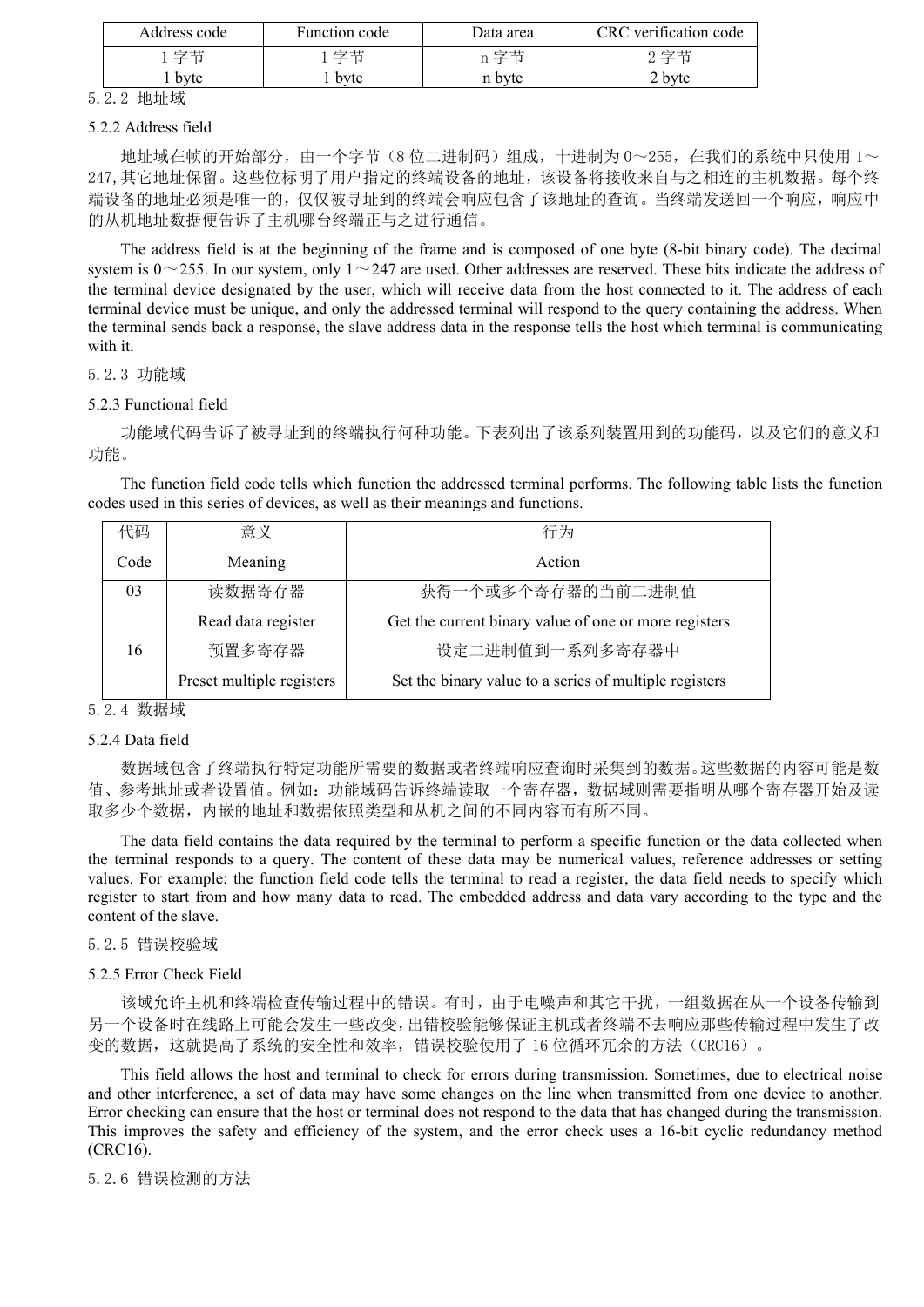#### 5.2.6 Methods of error detection

错误校验域占用两个字节,包含了一个 16 位的二进制值。CRC 值由传输设备计算出来,然后附加到数据帧 上,接收设备在接收数据时重新计算 CRC 值,然后与接收到的 CRC 域中的值进行比较,如果这两个值不相等,就 发生了错误。

The error check field occupies two bytes and contains a 16-bit binary value. The CRC value iscalculated by the transmitting device and then attached to the data frame. The receiving device recalculates the CRC value when receiving the data, and then compares it with the value in the received CRC field.If the two values are not equal, it will happen error.

CRC 运算时,首先将一个 16 位的寄存器预置为全 1,然后连续把数据帧中的每个字节中的 8 位与该寄存器的 当前值进行运算,仅仅每个字节的8个数据位参与生成CRC,起始位和终止位以及可能使用的奇偶位都不影响CRC。 在生成 CRC 时,每个字节的 8 位与寄存器中的内容进行异或,然后将结果向低位移位,高位则用"0"补充,最 低位(LSB)移出并检测,如果是 1,该寄存器就与一个预设的固定值(0A001H)进行一次异或运算,如果最低 位为 0, 不作任何处理。

In the CRC operation, first preset a 16-bit register to all 1s, and then continuously calculate the 8 bits in each byte in the data frame with the current value of the register, only 8 data per byte Bits participate in generating CRC, start bit, stop bit and possible parity bit do not affect CRC. When generating CRC, the 8 bits of each byte are XORed with the contents of the register, and then the result is shifted to the low bit, and the high bit is supplemented with "0", and the least significant bit (LSB) is shifted out and checked. If it is 1, This register is XORed with a preset fixed value (0A001H). If the lowest bit is 0, no processing is done.

上述处理重复进行,直到执行完了 8 次移位操作,当最后一位(第 8 位)移完以后,下一个 8 位字节与寄存 器的当前值进行异或运算,同样进行上述的另一个 8 次移位异或操作,当数据帧中的所有字节都作了处理,生成 的最终值就是 CRC 值。

The above processing is repeated until 8 shift operations are performed. When the last bit (the 8th bit) is shifted, the next 8-bit byte is XORed with the current value of the register, and the other 8 is also performed. When all the bytes in the data frame are processed, the final value generated is the CRC value.

生成一个 CRC 的流程为:

⑴ 预置一个 16 位寄存器为 0FFFFH(全 1),称之为 CRC 寄存器。.

把数据帧中的第一个字节的 8 位与 CRC 寄存器中的低字节进行异或运算, 结果存回 CRC 寄存器。

将 CRC 寄存器向右移一位, 最高位填以 0, 最低位移出并检测。

如果最低位为0:重复第三步(下一次移位);如果最低位为1:将CRC寄存器与一个预设的固定值(0A001H) 进行异或运算。

重复第三步和第四步直到 8 次移位。这样处理完了一个完整的八位。

⑵ 重复第 2 步到第 5 步来处理下一个八位,直到所有的字节处理结束。

最终 CRC 寄存器的值就是 CRC 的值。

The process of generating a CRC is:

⑴ Preset a 16-bit register as 0FFFFH (all 1s), which is called CRC register. . XOR the 8 bits ofthe first byte in the data frame with the low byte in the CRC register, and store the result back to the CRC register. Shift the CRC register one bit to the right, fill the highest bit with 0, and shift out the lowest bit and check. If the lowest bit is 0: repeat the third step (the next shift); if the lowest bit is 1: XOR the CRC register with a preset fixed value (0A001H). Repeat the third and fourth steps until8 shifts. A complete eight bits are processed in this way.

⑵ Repeat steps 2 to 5 to process the next eight bits until all bytes are processed.

The final CRC register value is the CRC value.

此外还有一种利用预设的表格计算 CRC 的方法,它的主要特点是计算速度快,但是表格需要较大的存储空间, 该方法此处不再赘述,请参阅相关资料。

In addition, there is a method for calculating CRC using a preset table. Its main feature is fast calculation speed, but the table requires a larger storage space. This method will not be repeated here, please refer to related materials.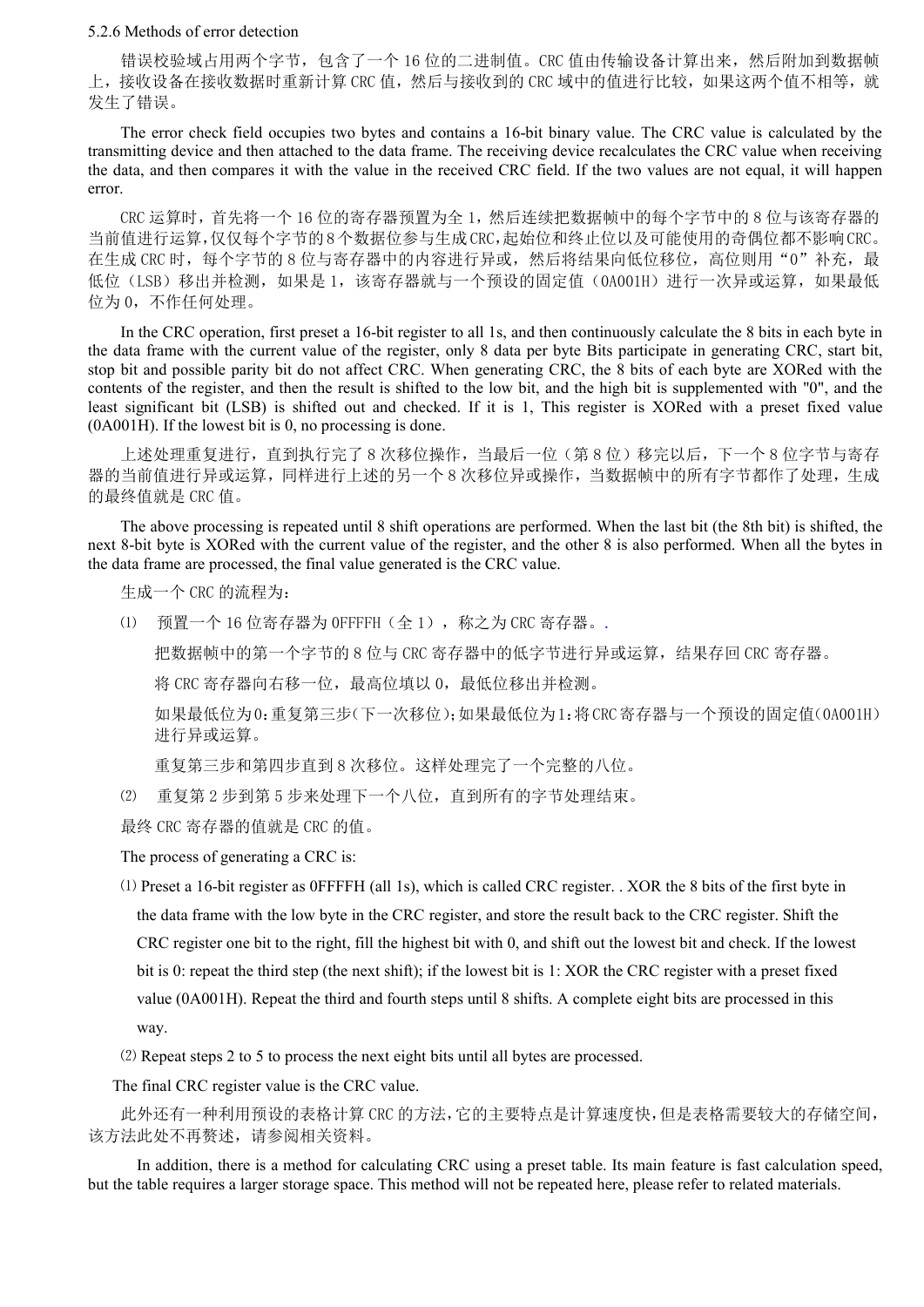<span id="page-10-0"></span>5.3 功能码简介

5.3 Introduction to function codes

5.3.1 功能码 03H:读寄存器

5.3.1 Function code 03H: read register

此功能允许用户获得设备采集与记录的数据及系统参数。主机一次请求的数据个数没有限制,但不能超出定 义的地址范围。

This function allows users to obtain the data and system parameters collected and recorded by the device. The number of data requested by the host at one time is unlimited, but it cannot exceed the defined address range.

下面的例子是从 01 号从机读 2 个采集到的基本数据 (数据帧中每个地址占用 2 个字节)电流、电流小数位, 其中电流 I 的地址为 0006H,电流小数位 I Point 的地址为 0007H。

The following example is reading 2 basic data collected from slave 01 (each address in the data frame occupies 2 bytes) current, current decimal places, the address of current I is  $0006H$ , the address of current decimal place I Point For 0007H.

| 主机发送<br>Host send                               |                  | 发送信息<br>Send Message | 从机返回<br>Slave return                         |
|-------------------------------------------------|------------------|----------------------|----------------------------------------------|
| 地址码<br>Address code                             |                  | 01H                  | 地址码<br>Address code                          |
| 功能码<br>Function code                            |                  | 03H                  | 功能码<br>Function code                         |
| 起始 地址                                           | 高字节<br>High byte | 00H                  | 字节数<br>Number of bytes                       |
| Starting address                                | 低字节<br>Low byte  | 06H                  | 寄存器 数据<br>(电流)                               |
| 寄存器数量                                           | 高字节<br>High byte | 00H                  | Register data<br>(Current)                   |
| Number of<br>registers                          | 低字节<br>Low byte  | 02H                  | 寄存器 数据<br>(电流小数位)                            |
| 效验码<br><b>CRC</b><br>verification<br><b>CRC</b> | 低字节<br>Low byte  | 24H                  | Register data<br>(Current decimal<br>places) |
| code                                            | 高字节<br>High byte | 0AH                  | CRC 效验码<br>CPC                               |

| 发送信息<br>Send Message | 从机返回<br>Slave return                         |                  | 返回信息<br>Returned<br>messages |  |
|----------------------|----------------------------------------------|------------------|------------------------------|--|
| 01H                  | 地址码<br>Address code                          |                  | 01H                          |  |
| 03H                  | 功能码<br>Function code                         |                  | 03H                          |  |
| 00H                  | 字节数<br>Number of bytes                       |                  | 04H                          |  |
| 06H                  | 寄存器 数据<br>(电流)                               | 高字节<br>High byte | 13H                          |  |
| 00H                  | Register data<br>(Current)                   | 低字节<br>Low byte  | 88H                          |  |
| 02H                  | 寄存器 数据<br>(电流小数位)                            | 高字节<br>High byte | 00H                          |  |
| 24H                  | Register data<br>(Current decimal<br>places) | 低字节<br>Low byte  | 01H                          |  |
| 0AH                  | CRC 效验码<br><b>CRC</b>                        | 低字节<br>Low byte  | <b>BFH</b>                   |  |
|                      | verification code                            | 高字节<br>High byte | 5DH                          |  |

5.3.2 功能码 10H:写寄存器

5.3.2 Function code 10H: write register

功能码 10H 允许用户改变多个寄存器的内容,该仪表中系统参数、开关量输出状态等可用此功能号写入。 主 机一次最多可以写入 16 个(32 字节)数据。

Function code 10H allows users to change the contents of multiple registers. The system parameters and switch output status of the instrument can be written with this function number. The host can write up to 16 (32 bytes) data at a time.

下面的例子是预置地址为01的仪表修改025AH仪表地址、波特率。

The following example is to modify the address and baud rate of the 025AH meter with the preset address of 01.

| ╯ |                   |      |              |         |                      |           |                  |
|---|-------------------|------|--------------|---------|----------------------|-----------|------------------|
|   | 主机发送<br>Host send |      | 发送信息<br>Send |         | 从机返回<br>Slave return |           | 返回信息<br>Returned |
|   |                   |      | Message      |         |                      |           | messages         |
|   | 地址码               |      | 01H          |         | 地址码<br>Address code  |           | 01H              |
|   | Address code      |      |              |         |                      |           |                  |
|   | 功能码               |      | 10H          |         | 功能码                  |           | 10H              |
|   | Function code     |      |              |         | Function code        |           |                  |
|   |                   | 高字节  |              | 起始      | 高字节                  |           |                  |
|   | 起始地址              | High | 02H          |         | 地址                   | High byte | 02H              |
|   |                   | byte |              | Startin |                      |           |                  |
|   | Starting address  | 低字节  | 5AH          |         | g                    | 低字节       | 5AH              |
|   |                   | Low  |              |         | addres               | Low byte  |                  |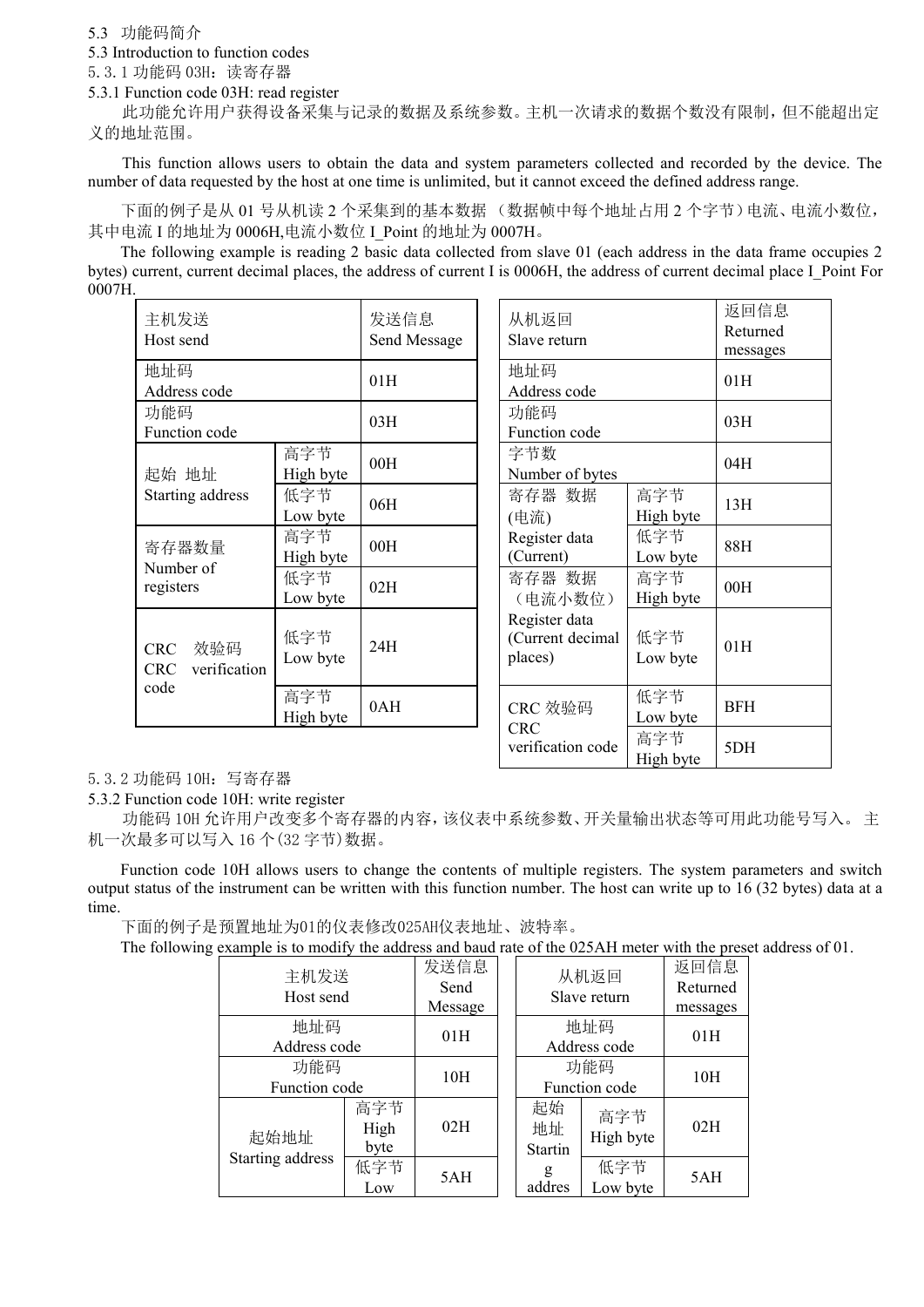|                         | byte                |            | S                                           |                  |     |
|-------------------------|---------------------|------------|---------------------------------------------|------------------|-----|
| 寄存器数量                   | 高字节<br>High<br>byte | 00H        | 寄存<br>器数<br>量                               | 高字节<br>High byte | 00H |
| Number of<br>registers  | 低字节<br>Low<br>byte  | 01H        | Numbe<br>r of<br>registe<br>rs              | 低字节<br>Low byte  | 01H |
| 字节数<br>Number of bytes  |                     | 02H        | <b>CRC</b><br>效验                            | 低字节<br>Low byte  | 20H |
| 025AH<br>待写入数据<br>025AH | 高字节<br>High<br>byte | 01H        | 码<br><b>CRC</b><br>verific<br>ation<br>code | 高字节<br>High byte | 62H |
| Data to be<br>written   | 低字节<br>Low<br>byte  | 00H        |                                             |                  |     |
| CRC 效验码<br><b>CRC</b>   | 低字节<br>Low<br>byte  | 88H        |                                             |                  |     |
| verification<br>code    | 高字节<br>High         | <b>FAH</b> |                                             |                  |     |

byte and the set of the set of the set of the set of the set of the set of the set of the set of the set of the

## <span id="page-11-0"></span>5.4 通讯地址表

5.4 Communication address table

| 序号<br>Seria<br>numb<br>er | 字地址<br>Word<br>address          | 名称<br>Name         | 解释<br>Explanation                     | 读/写<br>Read/<br>write | 字<br>长<br>W<br><b>or</b><br>$\rm d$<br>le<br>$\rm ng$<br>th | 单位<br>Unit   | 数据类型<br>Type of<br>data | 备注<br>Remarks                                                                                          |
|---------------------------|---------------------------------|--------------------|---------------------------------------|-----------------------|-------------------------------------------------------------|--------------|-------------------------|--------------------------------------------------------------------------------------------------------|
| $\mathbf{1}$              | 0x06                            | $\mathbf I$        | 电流<br>Current                         | $\mathbf R$           | $\mathbf{1}$                                                | $\mathbf{A}$ | Uint16                  | 0-9999                                                                                                 |
| $\overline{2}$            | 0x07                            | I Point            | 电流小数位<br>Current<br>decimal<br>places | $\mathbf R$           | $\mathbf{1}$                                                |              | Uint16                  | $1-8$                                                                                                  |
| 3                         | 0x25A 高位<br>$0x25a$ high<br>bit | Addr               | 通讯地址<br>postal<br>address             | R/W                   |                                                             |              | Uint16                  | $1 - 247$<br>广播地址 254<br>Broadcast address 254                                                         |
|                           | 0x25A 低位<br>$0x25a$ low<br>bit  | Baud               | 波特率<br>Baud rate                      | R/W                   | $\mathbf{1}$                                                | bps          |                         | 0-5:9600, 19200, 38400,<br>1200, 2400, 4800                                                            |
|                           | 0x25B 高位<br>$0x25b$ high<br>bit | 预留<br>Reserv<br>ed |                                       | R/W                   |                                                             |              |                         |                                                                                                        |
| $\overline{4}$            | 0x25B 低位<br>$0x25b$ low<br>bit  | Check              | 校验位<br>Check bit                      | R/W                   | -1                                                          |              | Uint16                  | $0-3:$<br>0: 无校验 8 数据位 1<br>停止位<br>1: 无校验 8 数据位 2<br>停止位<br>2: 奇校验 8 数据位 1<br>停止位<br>偶校验 8 数据位 1<br>3: |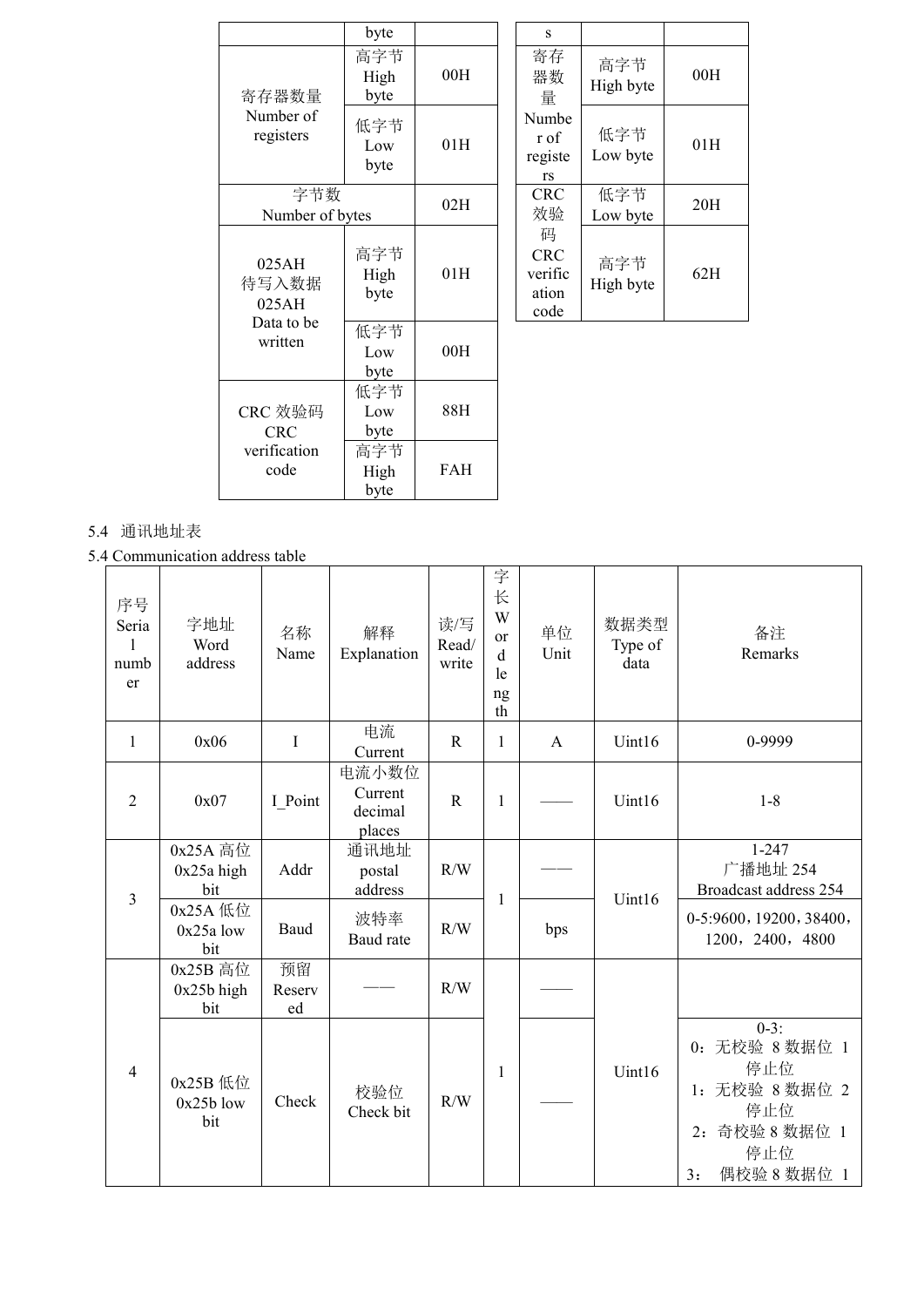|  |  |  |  | 停止位                        |  |
|--|--|--|--|----------------------------|--|
|  |  |  |  | $0-3:$                     |  |
|  |  |  |  | 0: No parity 8 data bits   |  |
|  |  |  |  | 1 stop bit                 |  |
|  |  |  |  | 1: No parity 8 data bits 2 |  |
|  |  |  |  | stop bits                  |  |
|  |  |  |  | 2: Odd parity 8 data bits  |  |
|  |  |  |  | 1 stop bit                 |  |
|  |  |  |  | 3: Even parity 8 data bits |  |
|  |  |  |  | 1 stop bit                 |  |
|  |  |  |  |                            |  |

<span id="page-12-0"></span>5.5 电流信号解析

5.5 Current signal analysis 电流实际值 = I \*10^(I\_Point-3) Actual current value =  $I * 10^(I\_Point-3)$ 

<span id="page-12-1"></span>6 订货范例

6 Order example BA20(Ⅱ)-AI/I 一体式平均值交流电流传感器 辅助电源:DC 12V 输入:  $AC 5A$ 输出:DC 4-20mA 精度:0.5 级 BA20(Ⅱ)-AI/I One-piece average AC current sensor Power supply: DC 12V Input: AC 5A Output: DC 4-20mA Accuracy: Class 0.5

BA50(Ⅱ)-AI/V-CTF 分体式真有效值交流电流传感器 辅助电源:DC 24V 输入:  $AC 100A$ 输出: DC 0 -5V 精度:0.5 级 通讯: RS485 BA50(Ⅱ)-AI/V-CTF Split type true effective value AC current sensor Power supply: DC 24V Input: AC 100A Output: DC 0 -5V Accuracy: Class 0.5 Communication: RS485

BA50L(Ⅱ)-AI/I-C 一体式平均值交流剩余电流传感器 辅助电源:DC 12V 输入:  $AC 1A$ 输出:DC 4 -20mA 精度:0.5 级 通讯: RS485 BA50L(Ⅱ)-AI/I-C One-piece average AC residual current sensor Power supply: DC 12V Input: AC 1A Output: DC 4 -20mA Accuracy: 0.5 level Communication: RS485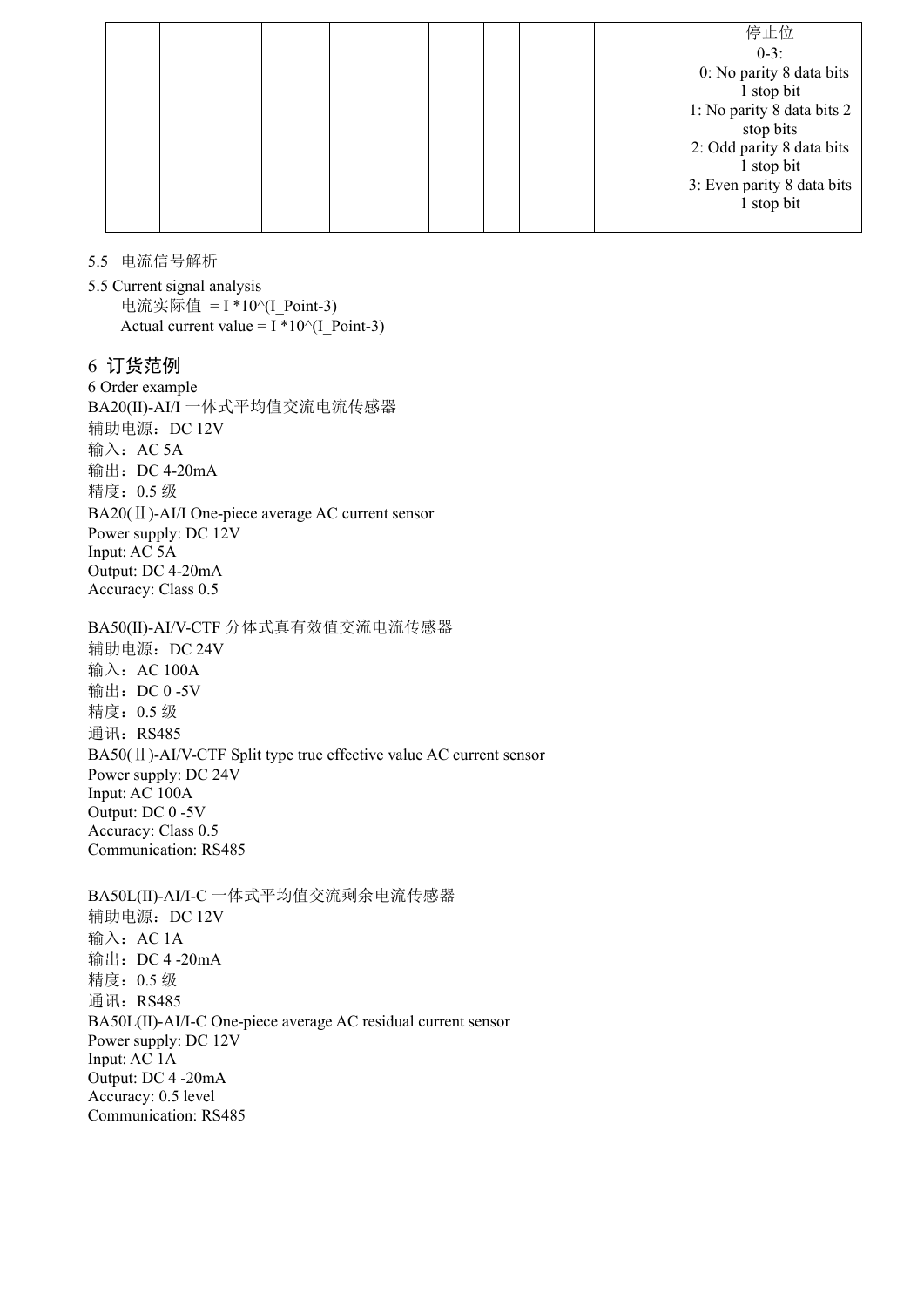总部:安科瑞电气股份有限公司

Headquarter: Acrel Co., LTD.

地址:上海市嘉定区育绿路 253 号

Address: No.253 Yulv Road Jiading District, Shanghai, China

电话: 0086-21-69158338 0086-21-69156052 0086-21-59156392 0086-21-69156971 TEL.: 0086-21-69158338 0086-21-69156052 0086-21-59156392 0086-21-69156971 传真:0086-21-69158303 Fax: 0086-21-69158303 网址:www.acrel-electric.com Web-site: www.acrel-electric.com 邮箱:ACREL008@vip.163.com Email:ACREL008@vip.163.com 邮编:201801 Postcode: 201801

生产基地:江苏安科瑞电器制造有限公司

Manufacturer: Jiangsu Acrel Electrical Manufacturing Co., LTD. 地址:江苏省江阴市南闸街道东盟工业园区东盟路 5 号

Address: No.5 Dongmeng Road,Dongmeng industrial Park, Nanzha Street,Jiangyin

City,Jiangsu Province,China 电话(传真):0086-510-86179970 TEL./Fax: 0086-510-86179970 网址:[www.jsacrel.com](http://www.jsacrel.com) Web-site: www.jsacrel.com 邮箱:JY-ACREL001@vip.163.com Email:JY-ACREL001@vip.163.com 邮编: 214405 Postcode: 214405